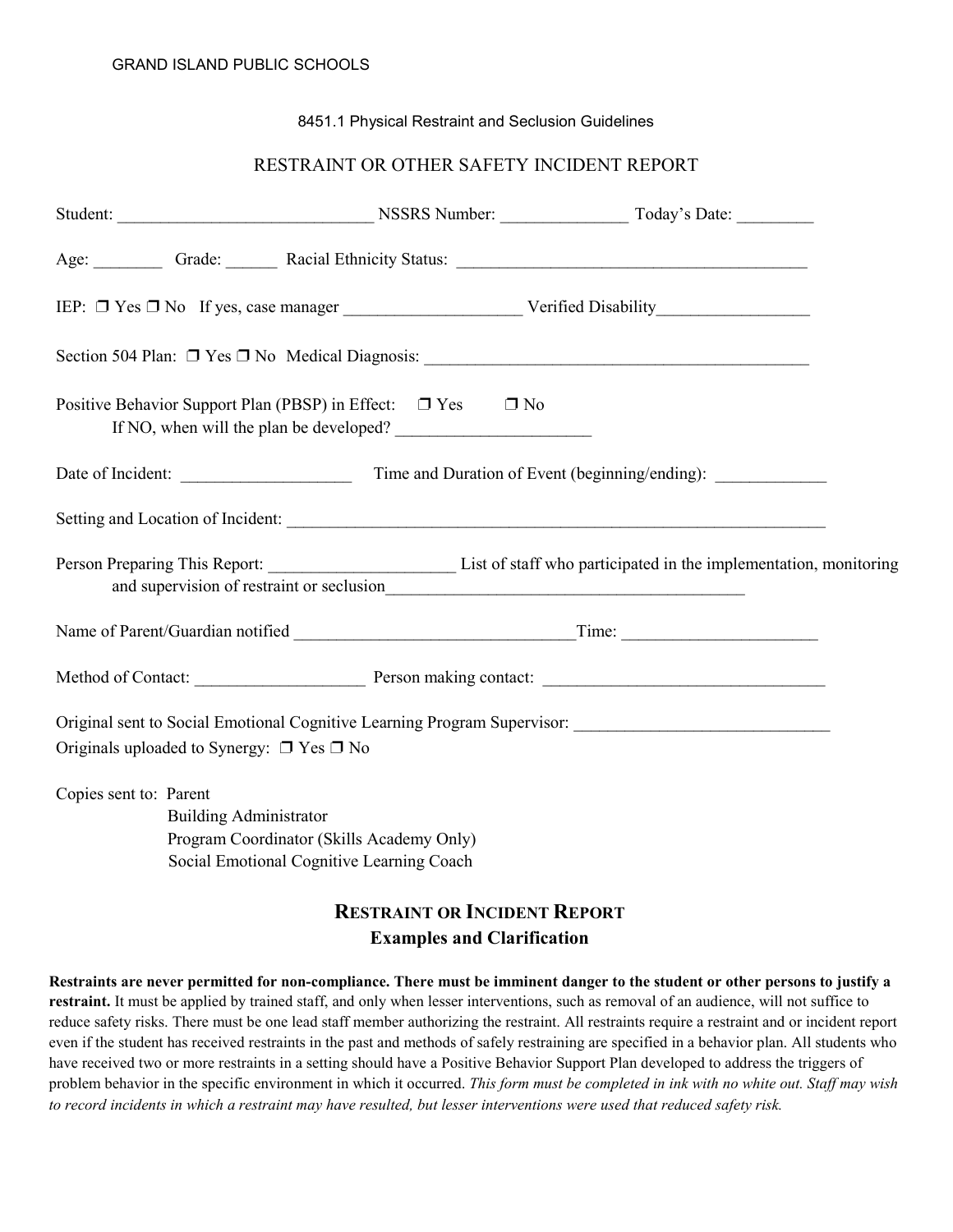## GRAND ISLAND PUBLIC SCHOOLS

| I certify that I have read the above: $\Box$ Yes $\Box$ No                                                                                        |
|---------------------------------------------------------------------------------------------------------------------------------------------------|
| I am currently certified in Mandt or De-escalation Procedures: $\Box$ Yes $\Box$ No<br>Date Certified:                                            |
|                                                                                                                                                   |
| Date:                                                                                                                                             |
| Describe the events leading up to the incident.                                                                                                   |
|                                                                                                                                                   |
|                                                                                                                                                   |
| Describe any interventions used before the implementation of physical restraint or seclusion<br>(distraction, redirection, visuals, breaks, etc.) |
|                                                                                                                                                   |
| Describe the incident and/or student behavior that resulted in the use of physical restraint or<br>seclusion (threat to self or others).          |
| Describe the student's behavior during the physical restraint or seclusion (include any                                                           |
| interaction between the student and staff).                                                                                                       |
| Restraint Used: __ One Person Side Body Hug Restraint                                                                                             |
| One Arm Standing Restraint<br>Two Person One Arm Standing Restraint                                                                               |
| Other, Describe in detail                                                                                                                         |
| Describe any injuries to student(s) or staff, or property damage.                                                                                 |
| School Nurse Notified □ Yes □ No<br>Description of aid given.                                                                                     |
| Debriefing – Team Reviewed Event $\Box$ Yes $\Box$ No<br>Team Reviewed Student Plan and Schedule □ Yes □ No<br>Team Revised Plan □ Yes □ No       |